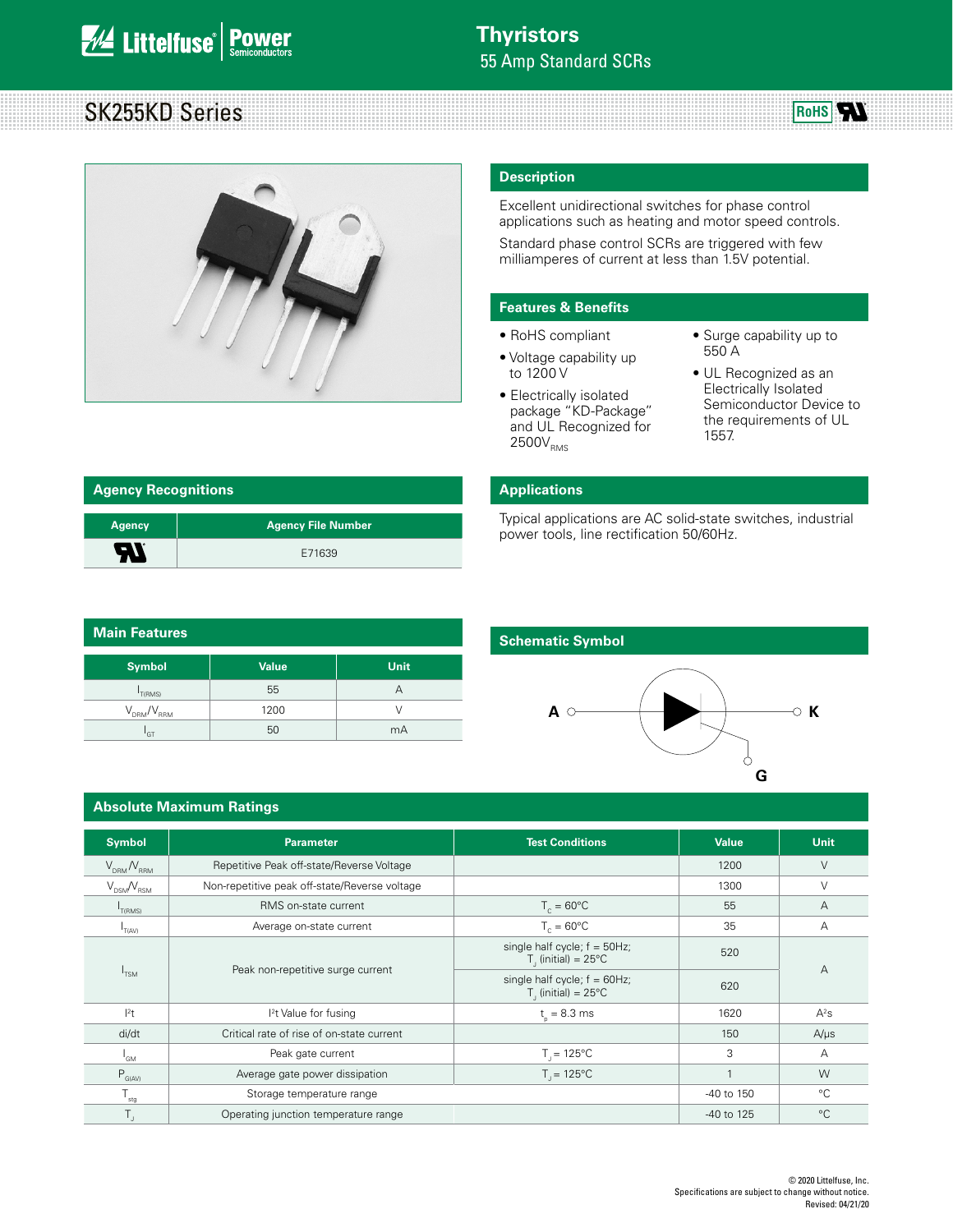## **Thyristors** 55 Amp Standard SCRs

**Electrical Characteristics (T<sub>J</sub> = 25°C, unless otherwise specified)** 

| <b>Symbol</b>   | <b>Test Conditions</b>                                                              | <b>Value</b> | Unit |           |
|-----------------|-------------------------------------------------------------------------------------|--------------|------|-----------|
| $^1$ GT         |                                                                                     | MAX.         | 50   | mA        |
| $V_{\text{GT}}$ | $V_p = 12V$ ; R <sub>1</sub> = 30 $\Omega$                                          | MAX.         | 1.5  | $\vee$    |
| dv/dt           | $V_p = 2/3 V_{pRM}$ ; gate open; T <sub>1</sub> = 125°C                             | MIN.         | 2000 | $V/\mu s$ |
| $V_{GD}$        | $V_p = V_{p, B}$ ; R <sub>1</sub> = 3.3 kΩ; T <sub>1</sub> = 125°C                  | MIN.         | 0.2  | $\vee$    |
| 'н.             | $I_r = 500 \text{mA}$ (initial)                                                     | MAX.         | 120  | mA        |
|                 | TYP.<br>$I_{\tau} = 0.5$ A; t <sub>r</sub> = 50 µs; dv/dt = 5V/µs; di/dt = - 30A/µs |              | 20   | $\mu s$   |
| $\sim$          | $I_c = 2 \times I_{cT}$ ; PW = 15µs; $I_T = 110$ A<br>TYP.                          |              | 3    | $\mu s$   |

### **Static Characteristics**

| Symbol          | <b>Test Conditions</b>                     |                       |      | <b>Value</b> | <b>Unit</b> |
|-----------------|--------------------------------------------|-----------------------|------|--------------|-------------|
| V <sub>TM</sub> | $I_{\tau} = 110A$ ; t <sub>r</sub> = 380µs |                       | MAX. | 1.6          |             |
| DRM / RRM       | $\rm V_{_{DRM}}$ / $\rm V_{_{RRM}}$        | $T_{1} = 25^{\circ}C$ | MAX. | 10           | μA          |
|                 |                                            | $T = 125^{\circ}C$    |      |              | mA          |

### **Thermal Resistances**

| iymbol            | Parameter             | <b>Value</b> | Unit |
|-------------------|-----------------------|--------------|------|
| $'$ $\Theta$ (JC) | Junction to case (AC) | $\cdot$      | °C/W |



**Figure 2: Normalized DC Gate Trigger Voltage vs. Junction Temperature**

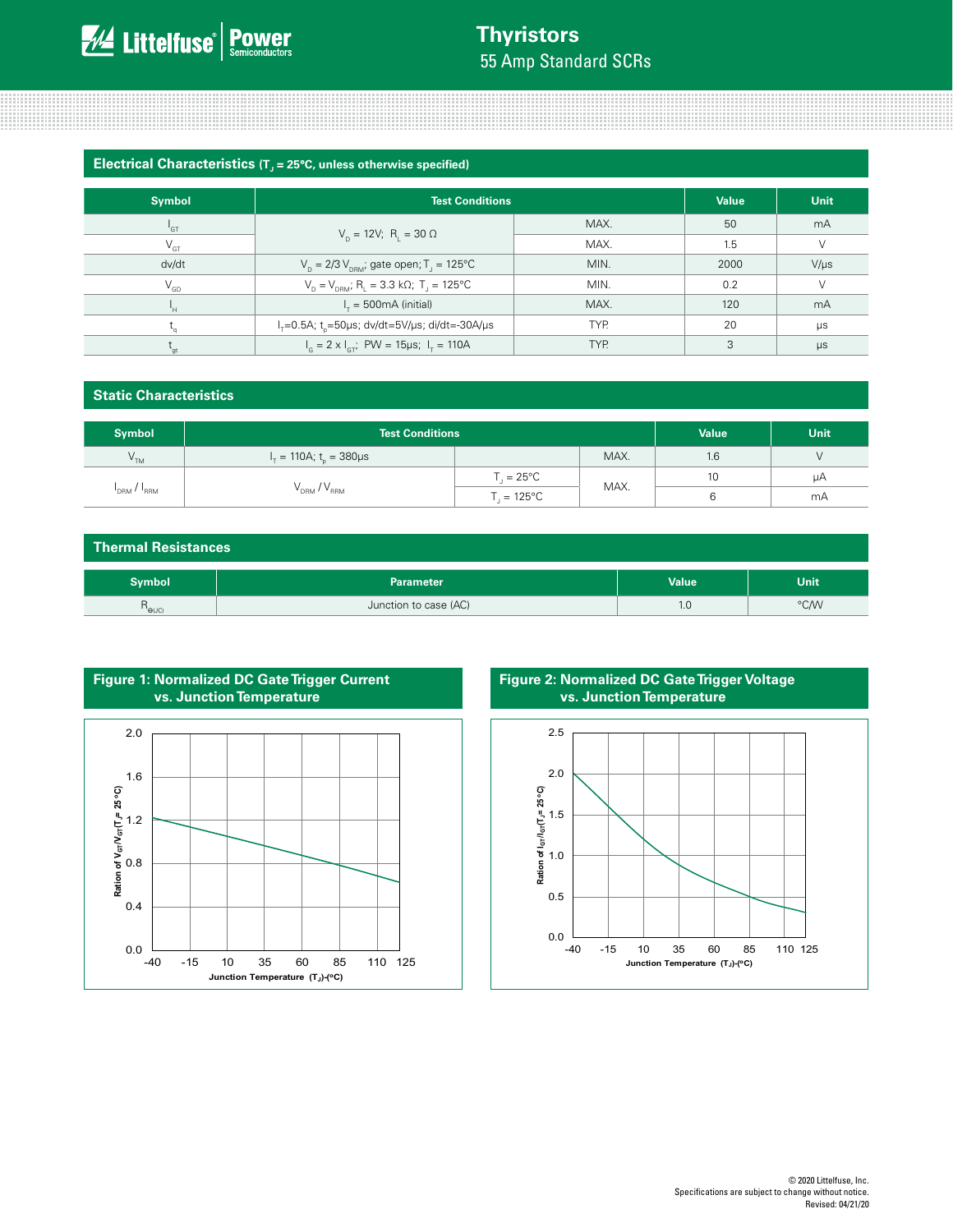<u> 111111111111111111111111111</u>





**Figure 5: Power Dissipation (Typical) vs. RMS On-State Current**







**Figure 4: On-State Current vs. On-State Voltage** 



**Figure 6: Maximum Allowable Case Temperature vs. RMS On-State Current**

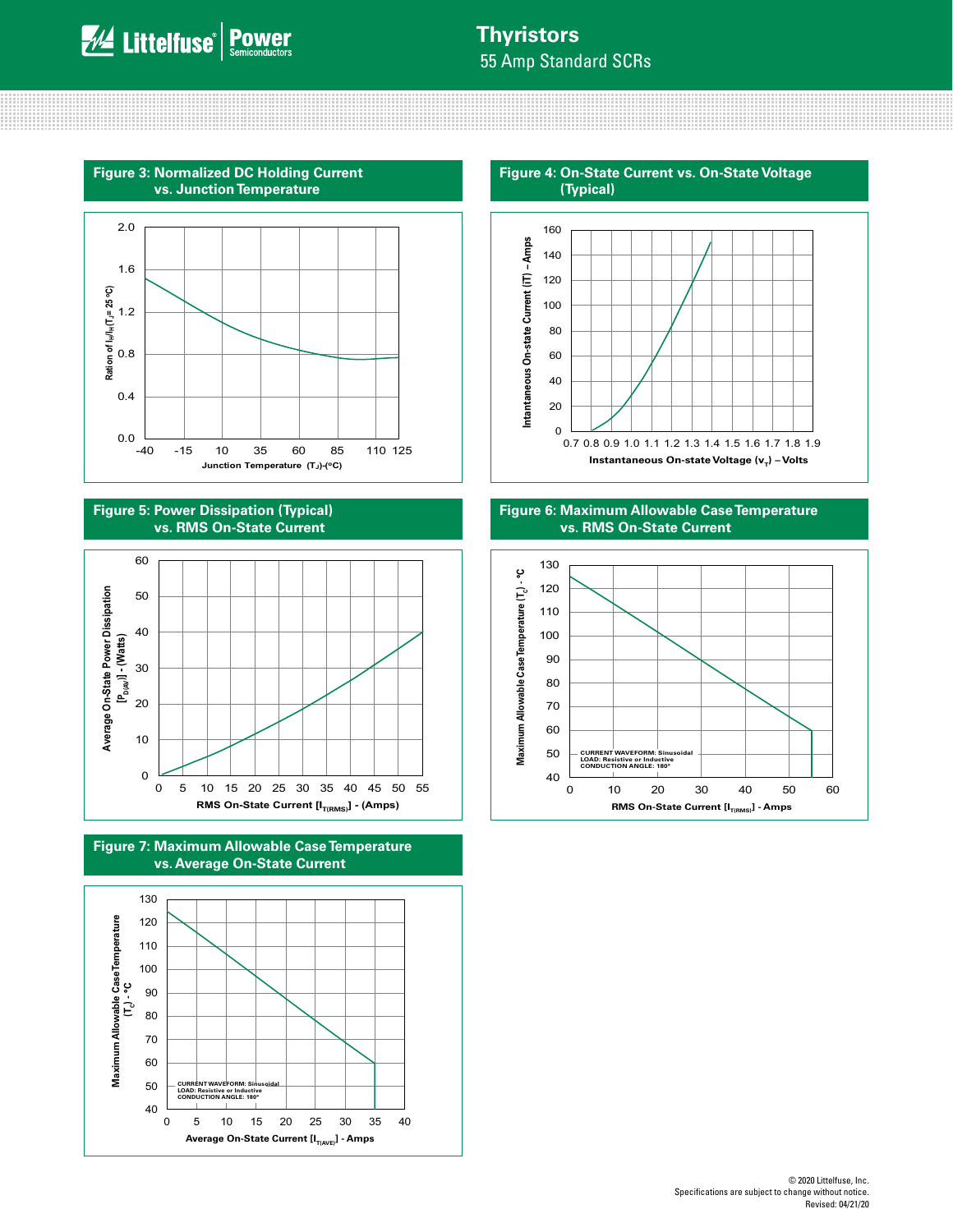## **Thyristors** 55 Amp Standard SCRs

#### **Figure 8: Surge Peak On-State Current vs. Number of Cycles**



SUPPLY FREQUENCY: 50 Hz Sinusoidal LOAD: Resistive RMS On-State Current: [I<sub>T(RMS)</sub>]: Maximum Rated Value at Specified Case Temperature

#### Notes:

- 1. Gate control may be lost during and immediately following surge current interval.
- 2. Overload may not be repeated until junction temperature has returned to steady-state rated value.

#### **Design Considerations**

Careful selection of the correct component for the application's operating parameters and environment will go a long way toward extending the operating life of the Thyristor. Good design practice should limit the maximum continuous current through the main terminals to 75% of the component rating. Other ways to ensure long life for a power discrete semiconductor are proper heat sinking and selection of voltage ratings for worst case conditions. Overheating, overvoltage (including dv/dt), and surge currents are the main killers of semiconductors. Correct mounting, soldering, and forming of the leads also help protect against component damage.

#### **Environmental Specifications**

| <b>Test</b>                                | <b>Specifications and Conditions</b>                                        |
|--------------------------------------------|-----------------------------------------------------------------------------|
| <b>AC Blocking</b>                         | JESD22-A108C, 80% V <sub>DRM</sub> @125°C for 168 hours                     |
| <b>Temperature Cycling</b>                 | JESD22-A104D, M-1051,<br>50 cycles; -50°C to +150°C;<br>15-min dwell-time   |
| <b>Temperature/Humidity</b>                | EIA / JEDEC, JESD22-A101<br>168 hours; 100V - DC: 85°C;<br>85% rel humidity |
| <b>Resistance to</b><br><b>Solder Heat</b> | JESD22-B106C                                                                |
| Solderability                              | ANSI/J-STD-002, category 3, Test A                                          |

#### **Physical Specification**

| <b>Terminal Finish</b> | 100% Matte Tin-Plated                                     |
|------------------------|-----------------------------------------------------------|
| <b>Body Material</b>   | UL Recognized compound meeting flammability<br>rating V-0 |

#### **Dimensions – TO-218AC (KD Package) — Isolated Mounting Tab Common with Center Lead**



|                  | <b>Millimeters</b> |      | <b>Inches</b> |       |       |       |
|------------------|--------------------|------|---------------|-------|-------|-------|
| <b>Dimension</b> | Min.               | Typ. | Max.          | Min.  | Typ.  | Max.  |
| A                | 4.40               |      | 4.60          | 0.173 |       | 0.181 |
| B                | 1.45               |      | 1.55          | 0.057 |       | 0.061 |
| C                | 14.35              |      | 15.60         | 0.565 |       | 0.614 |
| D                | 0.50               |      | 0.70          | 0.020 |       | 0.028 |
| E                | 2.70               |      | 2.90          | 0.106 |       | 0.114 |
| F                | 15.80              |      | 16.50         | 0.622 |       | 0.650 |
| G                | 20.40              |      | 21.10         | 0.803 |       | 0.831 |
| н                | 15.10              |      | 15.50         | 0.594 |       | 0.610 |
| J                | 5.40               |      | 5.65          | 0.213 |       | 0.222 |
| ĸ                | 1.10               |      | 1.40          | 0.043 |       | 0.055 |
| L                | 1.35               |      | 1.50          | 0.053 |       | 0.059 |
| P                | 2.80               |      | 3.00          | 0.110 |       | 0.118 |
| R                |                    | 4.35 |               |       | 0.171 |       |